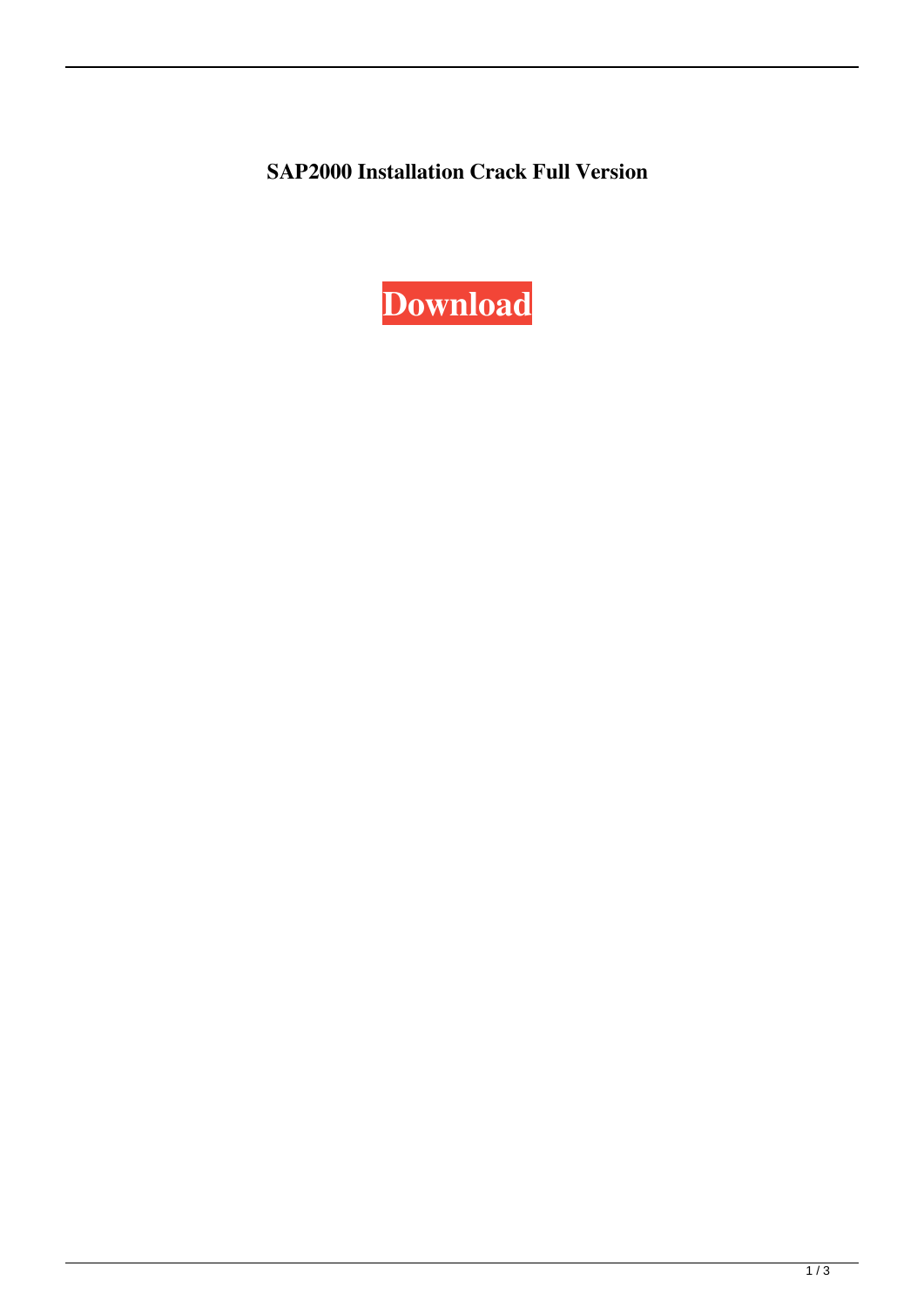SAP2000 14 Crack – SAP2000 14 crack download, and keygen also available for download. AP2000 version 14.2.2 is a software application developed by Company of SAP Group.. SAP 2000 crack and keygen also available for download. Sap 14.2.2 patch download, and keygen also available for download. SAP2000 14.2.2 crack is a software application developed by SAP Group. SAP2000 14.2.2 crack is a software application developed by SAP Group. This site is not related to the SAP Group in any way. SAP2000 14.2.2 crack download, and keygen also available for download. SAP2000 14.2.2 crack is a software application developed by SAP Group. SAP2000 14.2.2 crack download, and keygen also available for download. SAP2000 14.2.2 crack is a software application developed by SAP Group. SAP2000 14.2.2 crack download, and keygen also available for download. SAP2000 14.2.2 crack is a software application developed by SAP Group. SAP2000 14.2.2 crack download, and keygen also available for download. SAP2000 14.2.2 crack is a software application developed by SAP Group. SAP2000 14.2.2 crack download, and keygen also available for download. SAP2000 14.2.2 crack is a software application developed by SAP Group. SAP2000 14.2.2 crack download, and keygen also available for download. SAP2000 14.2.2 crack is a software application developed by SAP Group. SAP2000 14.2.2 crack download, and keygen also available for download. SAP2000 14.2.2 crack is a software application developed by SAP Group. SAP2000 14.2.2 crack download, and keygen also available for download. SAP2000 14.2.2 crack is a software application developed by SAP Group. SAP2000 14.2.2 crack download, and keygen also available for download. SAP2000 14.2.2 crack is a software application developed by SAP Group. SAP2000 14.2.2 crack download, and keygen also available for download. SAP2000 14.2.2 crack is a software application developed by SAP Group. SAP2000 14.2.2 crack download, and keygen also available for download. SAP2000 14.2.2 crack is a software application developed by SAP Group. SAP2000 14.2.2